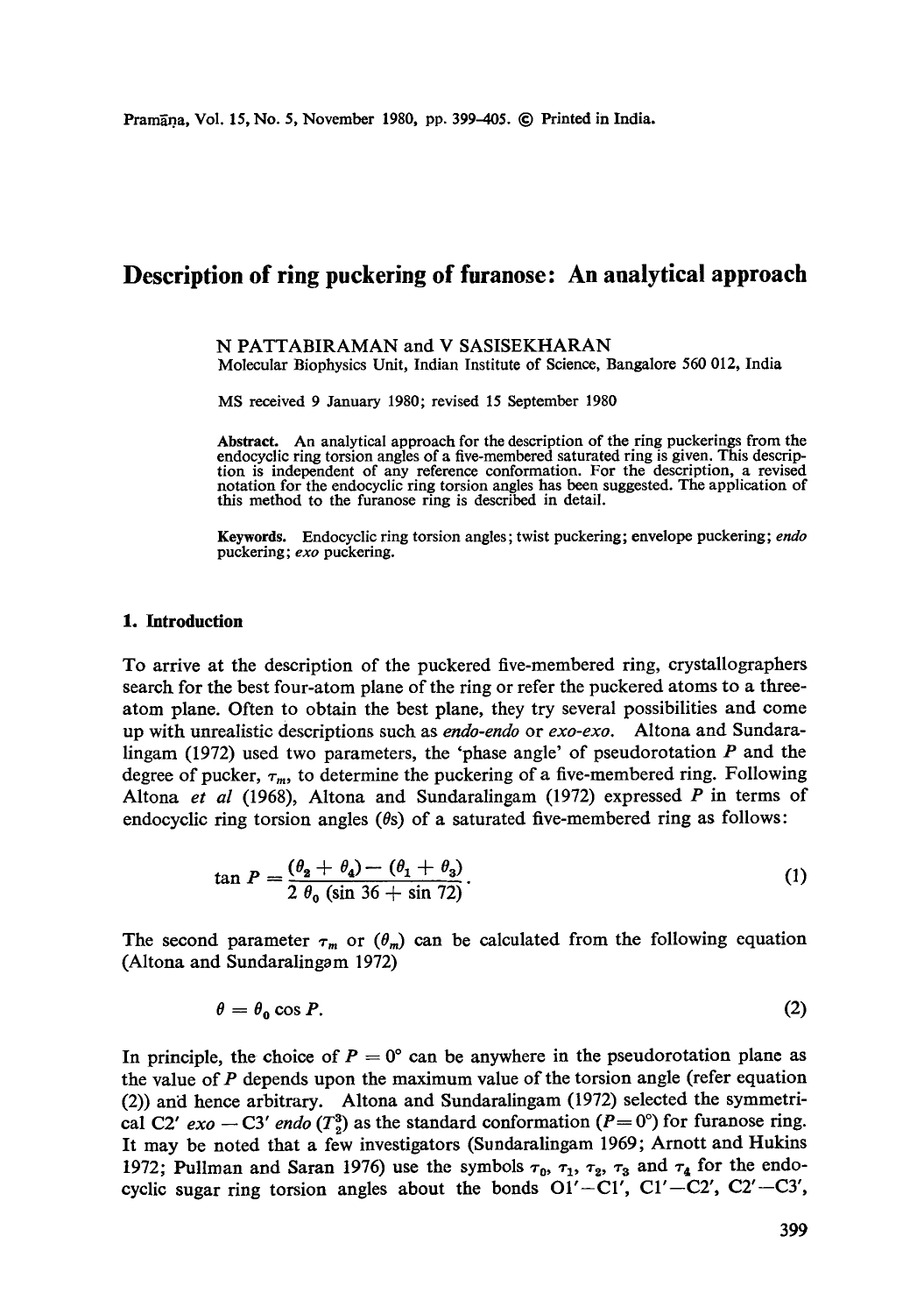C3'-C4' and C4'-O1' respectively. To calculate P,  $\tau s$  should be converted to  $\theta s$ as follows:

$$
\theta_0 = \tau_2, \theta_1 = \tau_3, \theta_2 = \tau_4, \theta_3 = \tau_0 \text{ and } \theta_4 = \tau_1.
$$

Altona and Sundaralingam (1972) stated that the puckering of the sugar can be obtained from the sign and relative magnitude of the  $\tau$  values of the furanose ring. In this paper, an analytical proof of describing the ring puckering from an inspection of the five endocyclic ring torsion angles and a few examples for the proof are given. For this purpose, the notations we follow in this paper for the endocyclic ring torsion angles (figure 1a) are  $\sigma_0$ ,  $\sigma_1$ ,  $\sigma_2$ ,  $\sigma_3$  and  $\sigma_4$  corresponding to the rotation about the bond  $C2' - C3'$ ,  $C3' - C4'$ ,  $C4' - O1'$ ,  $O1' - Cl'$  and  $Cl' - C2'$  respectively. As IUPAC-IUB Commission on Biochemical Nomenclature has suggested the symbol,  $\tau$ , for bond angle, the use of this symbol  $(\tau)$  for sugar ring torsion angles may be avoided. It may be noted that the subscripts for  $\sigma s$  are the same as that of  $\theta$  s (Altona and Sundaralingam 1972). The reason in choosing the given subscript symbols for the sugar ring endoeyclic torsion angles will be evident below.

## **2. Analytical approach**

For this purpose, the ring vibration is described in terms of one twist and one bending mode. In figure 1b, bending angle  $X$  is defined as an angle made by NM and NO1' and the twist angle Y is defined by the torsion angle  $C4'-C3'-C2'-C1'$  using the two-fold symmetry as has been done in vibrational analysis of cyclopentane and related compounds (Ikeda and Lord 1972). As a twist angle is defined as a torsion angle, a twist axis can be replaced by a torsion axis. Thus,  $X$  and  $Y$  or,  $E^0$  and  $\sigma_0$ , are sufficient to describe the ring puckering. In this paper following Sasisekharan (1973) and Pattabiraman *et al* (1980)  $E^0$  refers to O1' *endo* puckering and  $E_0$  refers to O1' *exo* puckering. Note that Altona and Sundaralingam (1972), used  ${}^0E$  for O1' *endo* and  ${}_{0}E$  for O1' *exo* puckerings. We will now show how from  $E^0$  and  $\sigma_0$  plot, the remaining four endocyclic torsion angles, can be obtained and at the same time qualitatively describe the ring puckering. Figure 2 shows the envelope and twist puckerings in the pseudorotational space for the furanose ring. In this figure, all the twist axes can be replaced by the corresponding torsion axes as shown. The positive envelope axis is denoted by *endo* and the negative envelope



Figure 1. a. Notations for endocyclic torsion angles, b. One-bending and twist **mode.**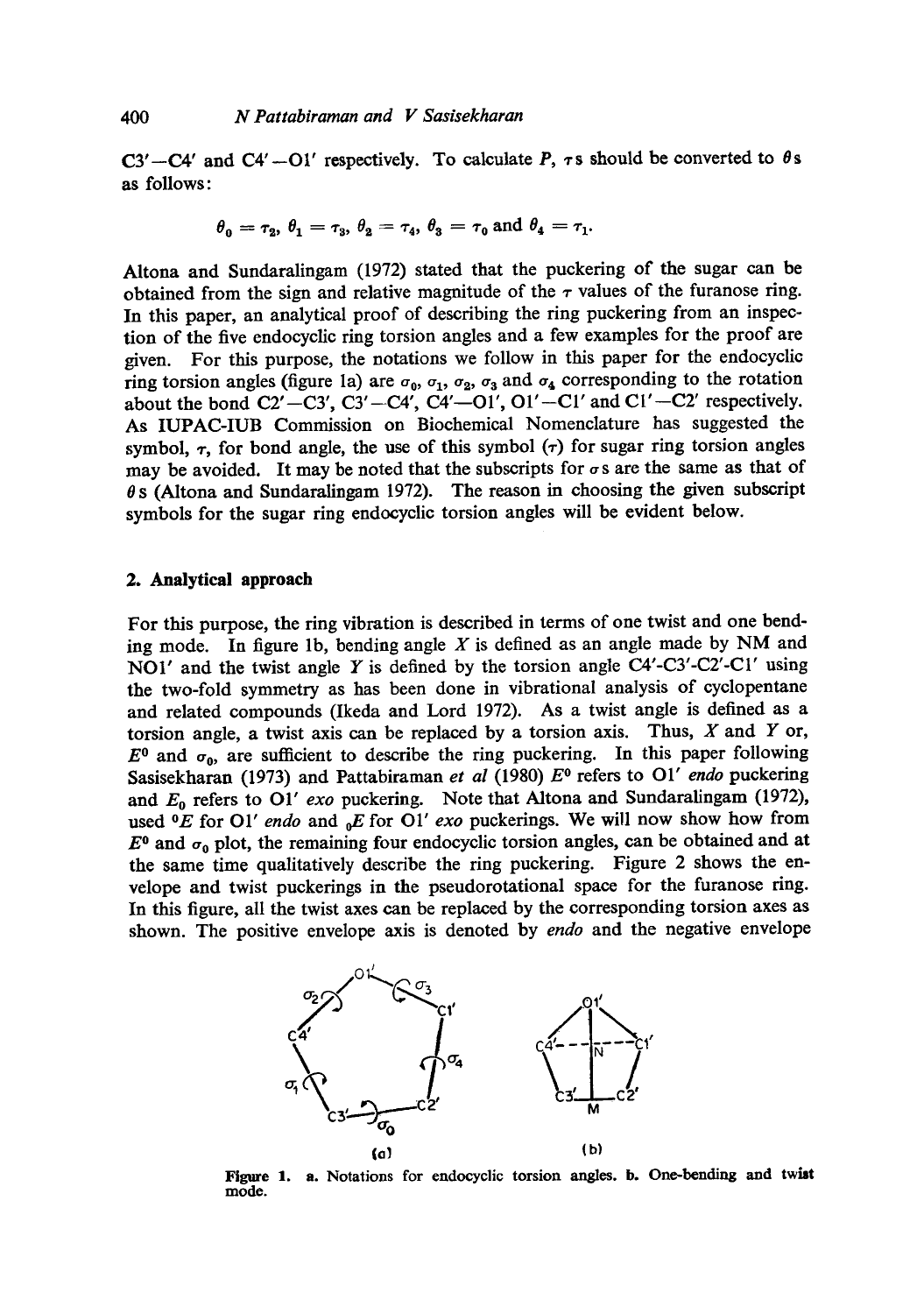

Figure 2. Pseudorotation wheel for sugar puckering. Note the twists  $(T)$  are replaced by the corresponding endocyclic ring torsion angles  $(\sigma)$ .

axis by *exo*. The positive  $\sigma$ -axis is denoted by  $+\sigma$  and the negative  $\sigma$ -axis as  $-\sigma$ . It may be noted that the envelope axes alternate between *endo* and *exo;* as also the o-axes alternate between positive and negative axis.

Further, in the pseudorotational space, any point on an envelope axis corresponds to an envelope puckering of the atom denoted by the superscript; the torsion angle with this superscript is equal to zero degree. Thus, for example, any point on the  $E^0$  axis or  $E_0$  axis corresponds to O1' envelope puckering and has a torsion angle  $(\sigma_0)$  about the bond (C2'-C3') opposite to the atom O1' equal to zero degree. Thus, the perpendicular torsion axis measures the torsion angle about the bond opposite to the atom of the envelope axis (see figure 2). In other words, a  $\sigma$ -axis with a subscript measures the torsion angle about the bond opposite to the atom indicated in the subscript.

The approach is divided into two sections, one for the envelope and the other for the twist puckerings.

# *2.1 Envelope puckering*

Point A lies on  $E^0$  axis as shown in figure 2. To obtain the five endocyclic ring torsion angles; *OA* is projected on all the five o-axes as shown. Thus, *OT, OS,*  OR and *OQ* which are the projections of *OA* on the various o-axes give the torsion angles  $\sigma_1$ ,  $\sigma_2$ ,  $\sigma_3$  and  $\sigma_4$  in degrees. Since the projection of *OA* on  $\sigma_0$ -axis is zero, the torsion angle  $\sigma_0$  is zero. It is readily seen from figure 2 that the projection of *OA* on  $\sigma_1$ -axis is negative; on  $\sigma_2$ -axis, it is positive; on  $\sigma_3$ -axis it is negative and on  $\sigma_4$ -axis it is positive. Thus, it is clear that the sign of any one of the ring torsion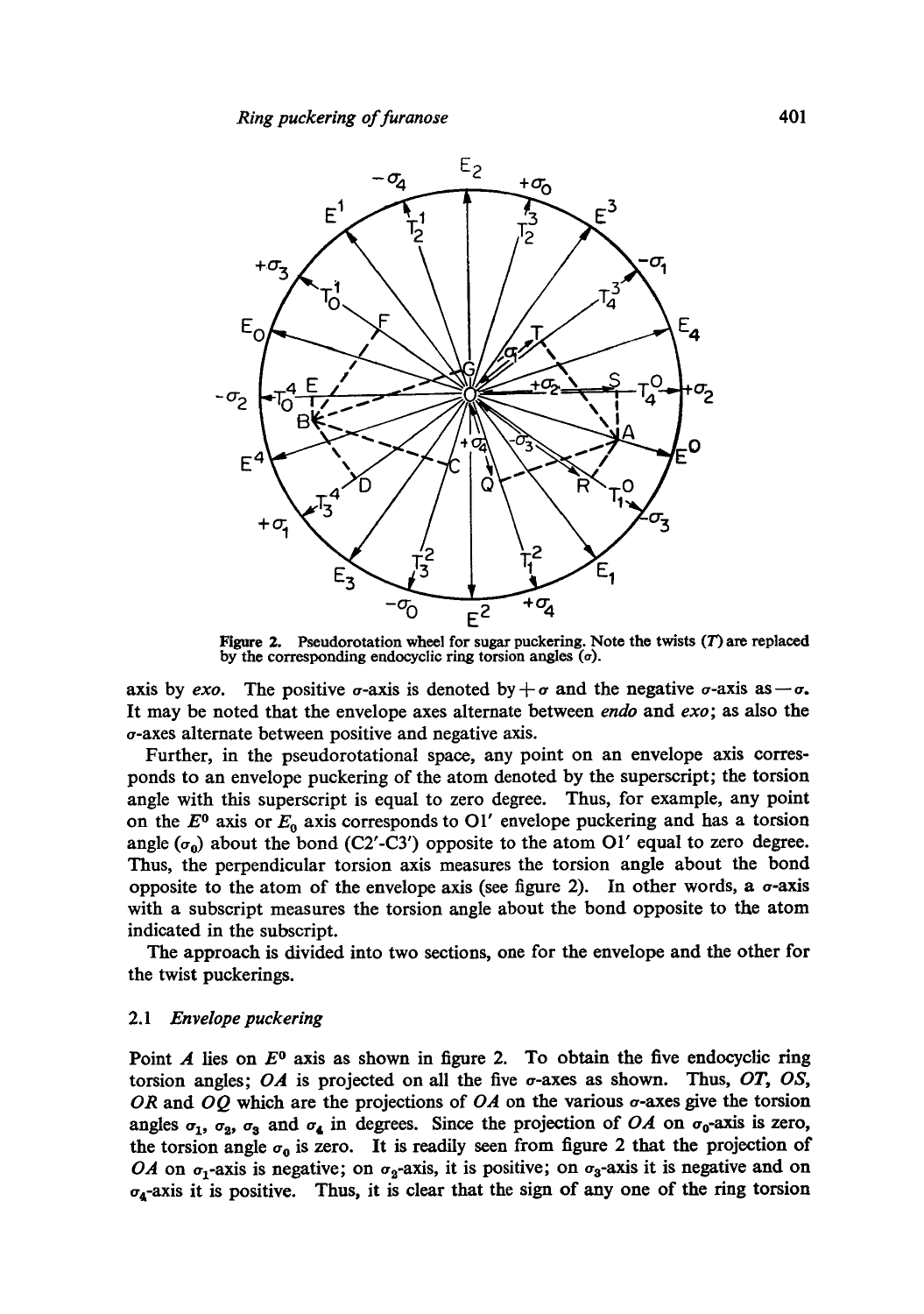# 402 *N Pattabiraman and I z Sasisekharan*

angles in the case of an envelope puckering is opposite to that of the neighbouring torsion angle on both sides. Also, it will be noticed that for any conformation such as A on the *endo* axis  $E^0$ , the sign of  $\sigma_1$  is negative. It is readily seen that if the point A is to lie on the *exo* axis  $E_0$ , the sign of  $\sigma_1$  will be positive. Thus, for all the ten envelope puckerings, one of the corresponding torsion angles will be zero degree and the sign of the next torsion angle in the sequence  $\sigma_0$ ,  $\sigma_1$ ,  $\sigma_2$ ,  $\sigma_3$  and  $\sigma_4$ will be negative for *endo* conformations and positive for *exo* conformations.

In practice none of the torsion angles of the ring is exactly zero degree. Therefore, all conformations with the minimum-most torsion angle less than  $|5|^\circ$  have been characterised as envelope puckering. It may be noted that the limiting value for the minimum-most torsion angle need not be less than  $5^\circ$ . Depending upon the coordinates of the molecule reported, this value can be  $(5+1)$ °. Table 1 lists the values of the five endocyclic torsion angles observed in crystal structures reported in literature. Two examples, one for *endo* and the other for *exo* puckerings, are given below from table 1.

|  | Compound                                                                                                                        | Endocyclic torsion angles in degrees |              |              |              |            | Sugar              |
|--|---------------------------------------------------------------------------------------------------------------------------------|--------------------------------------|--------------|--------------|--------------|------------|--------------------|
|  |                                                                                                                                 | $\sigma_{\bf n}$                     | $\sigma_{1}$ | $\sigma_{2}$ | $\sigma_{2}$ | $\sigma_4$ | puckering          |
|  | $\mathbf{1}$                                                                                                                    | $\overline{2}$                       | 3            | 4            | 5            | 6          | $\mathbf{7}$       |
|  | 1. Xanthosine dihydrate<br>(Koyama et al 1976)                                                                                  | $-36.0$                              | $21 - 3$     | 3.7          | $-27.4$      | $39 - 7$   | E <sup>2</sup>     |
|  | 2. Hydrogen bonded complex<br>of adenosine and 5-bromo-<br>uridine (5-bromouridine<br>part)<br>(Haschemeyer and Sobell<br>1965) | 38.2                                 | $-41.1$      | 26.2         | $-3.8$       | $-21.3$    | $E^3$              |
|  | 3. Deoxyadenosine mono-<br>hydrate (Watson et al 1965)                                                                          | $-34.4$                              | $33 - 7$     | $-19.9$      | -24          | 23.9       | $E_{\rm x}$        |
|  | 4. 2'-Deoxycytidine. HCl<br>(Subramanian and Hunt<br>1970)                                                                      | $36 - 9$                             | $-31.9$      | 14.2         | 9.8          | $-29.5$    | T <sub>2</sub>     |
|  | 5. Deoxycytidine-5'-phosphate<br>(Viswamitra et al 1971)                                                                        | $-25.8$                              | $31 - 1$     | $-25.8$      | 7.9          | $11-7$     | T <sup>4</sup>     |
|  | 6. Guanosine dihydrate and<br>inosine dihydrate (Guano-<br>sine dihydrate Mol. B)<br>(Thewalt et al 1970)                       | $-31.9$                              | $10-9$       | 16.9         | $-38.3$      | 44.0       | $T^2$              |
|  | 7. 2'-0-Methyladenosine (Mol. B)<br>(Prusiner and Sundara-<br>lingam 1976                                                       | 34.8                                 | $-25.7$      | 5.2          | 17.5         | $-32.8$    | $E_{\bullet}$      |
|  | 8. 5'-Methylammonium-5'-<br>deoxy-adenosine iodide<br>monohydrate<br>(Saenger 1971)                                             | $-36.9$                              | $31 - 3$     | $-12.6$      | $-11.6$      | 30.9       | $\boldsymbol{T^2}$ |
|  | 9. Arabinofuranosylthymine<br>(Tougard 1973)                                                                                    | $-9.2$                               | $-16.8$      | $37 - 8$     | $-42.9$      | $32 - 0$   | ٠т.                |
|  |                                                                                                                                 |                                      |              |              |              |            |                    |

**Table** 1. Endocyclic ring torsion angle and puckering of the sugar moiety in crystal structures of nucleoside derivatives.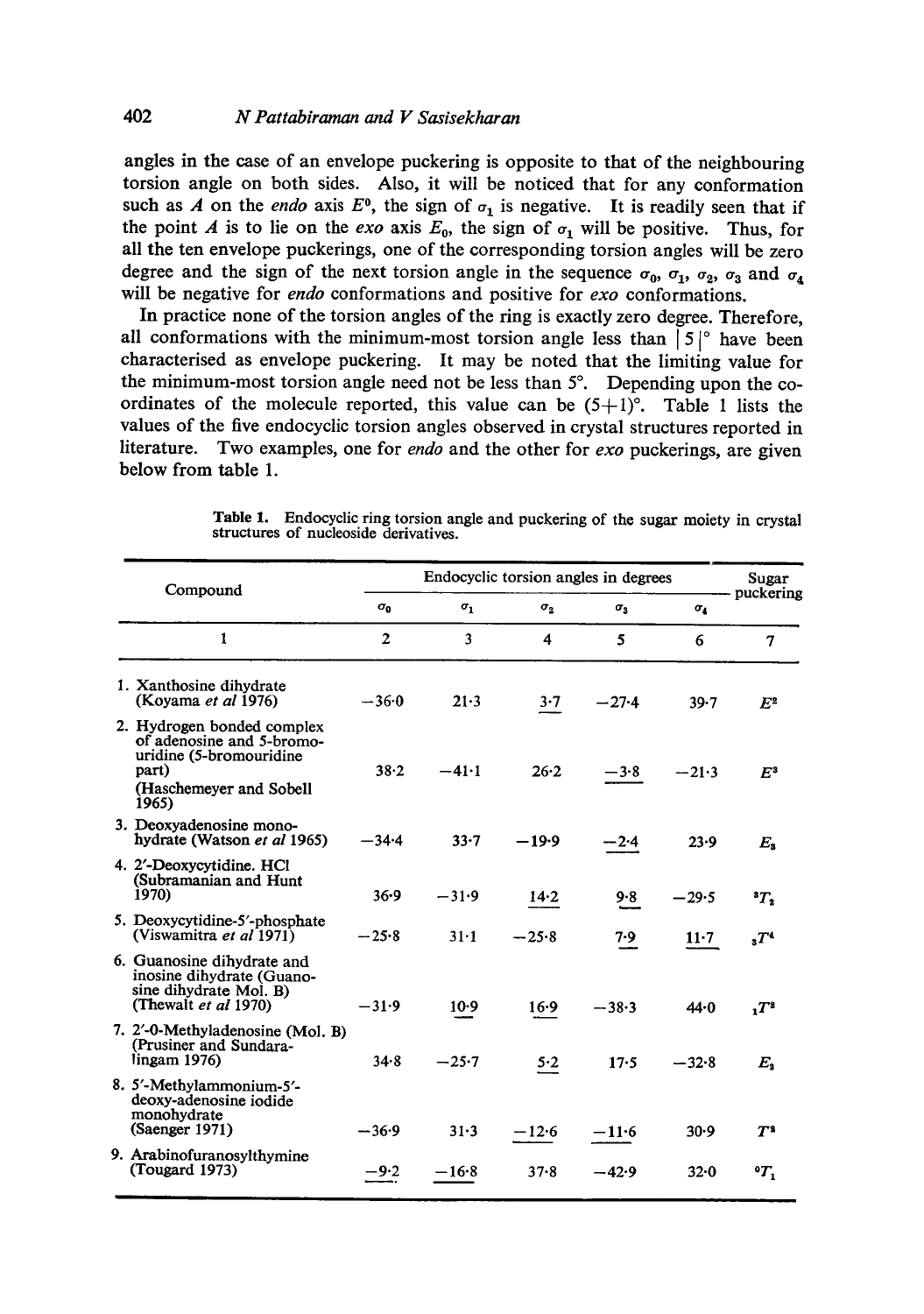## *Examples*

(i) Out of the five endocyclic torsion angles of the sugar in the compound, xanthosine dihydrate (No. 1 in table 1),  $\sigma_2$  has the lowest value and  $|\sigma_2|$  is less than  $5^\circ$ . Therefore, the atom C2' is puckered in an envelope form. Since the sign of the next torsion angle  $\sigma_3$  is negative, the puckering of the sugar in this compound is C2' endo i.e.  $E^2$ .

(ii) Since  $\sigma_3$  has the lowest value among the five endocyclic torsion angles of the sugar in the compound, deoxyadenosine monohydrate (No. 3 of table 1), and the sign of the next torsion angle,  $\sigma_4$  is positive, the puckering of the sugar in this compound is  $C3'$  *exo i.e.*  $E_3$ .

#### 2.2 *Twist puckering*

Point B lies between  $E<sup>4</sup>$  and  $E<sub>0</sub>$  axes as shown in figure 2. The sugar puckering in this case is  ${}^4T_0$ . As before perpendiculars *BC, BD, BE, BF* and *BG* are drawn to  $\sigma_0$ ,  $\sigma_1$ ,  $\sigma_2$ ,  $\sigma_3$  and  $\sigma_4$ -axis respectively. The projections of *OB* on the axes give all the torsion angles. In this case, it is evident that none of the  $\sigma$ -angles is zero. The sign of  $\sigma_0$  is the same as  $\sigma_4$  (both negative) and the sign of  $\sigma_1$  is the same as  $\sigma_3$  (both positive). Also in this case  $OG(-\sigma_4)$  and  $OC(-\sigma_0)$  are smaller than the other projections. Hence, for the  ${}^4T_0$  (C4' *endo-O1' exo*) puckering the  $\sigma_4$  and  $\sigma_0$  are both small and negative. Again, it will be noticed that the lowest torsion angle is  $\sigma_4$  $(|\sigma_4| < |\sigma_0|)$  and the sign of the adjacent torsion angle,  $\sigma_0$ , is negative. Further, the other lower value is  $\sigma_0$  and the sign of the adjacent torsion angle,  $\sigma_1$ , is positive. Thus, for a twist puckering, adjacent two out of five torsion angles will be small and have the same sign. The sign of the torsion angle adjacent to each of the two small torsion angles in the sequence is negative for *endo* and positive for *exo* for the two puckered atoms.

For an ideal twist puckering, adjacent two out of the five torsion angles are small, equal and of the same sign. Two adjacent atoms of the ring are said to be equally puckered but in opposite direction. However, in practice, the two torsion angles are not exactly equal *i.e.,* the atoms are not equally puckered. The smaller of the two corresponds to the most puckered atom. Two examples for twist puckering, one for *endo-exo* and the other for *exo-endo* puckerings, are illustrated below from table 1.

#### *Examples*

(i) Out of the five ring torsion angles in arabinofuranosylthymine (No. 9 in table 1),  $\sigma_0$  and  $\sigma_1$  have the same sign (negative). Since  $|\sigma_0| < |\sigma_1|$ , atom O1' is puckered most. Since the sign of  $\sigma_1$  is *negative*, O1' atom is *endo* puckered. As the sign of  $\sigma_2$ , adjacent to  $\sigma_1$ , is *positive*, C1' atom is *exo* puckered. Hence, the sugar puckering in this case is O1' *endo-C1' exo* i.e.,  ${}^{\circ}T_1$ .

(ii) The two torsion angles  $\sigma_3$  and  $\sigma_4$  in deoxycytidine-5'-phosphate (No. 5 in table 1) have the same sign (positive). Since  $\sigma_3 < \sigma_4$ , C3' atom is most puckered. Since the sign of the next torsion angle to  $\sigma_3$  in the sequence,  $\sigma_4$  is *positive*, the atom CY is *exo* puckered. Following the rules, the atom C4' is *endo* puckered. Hence, for this compound, the puckering of the sugar is C3'  $exo$ -C4' endo i.e.,  ${}_{3}T^{4}$ .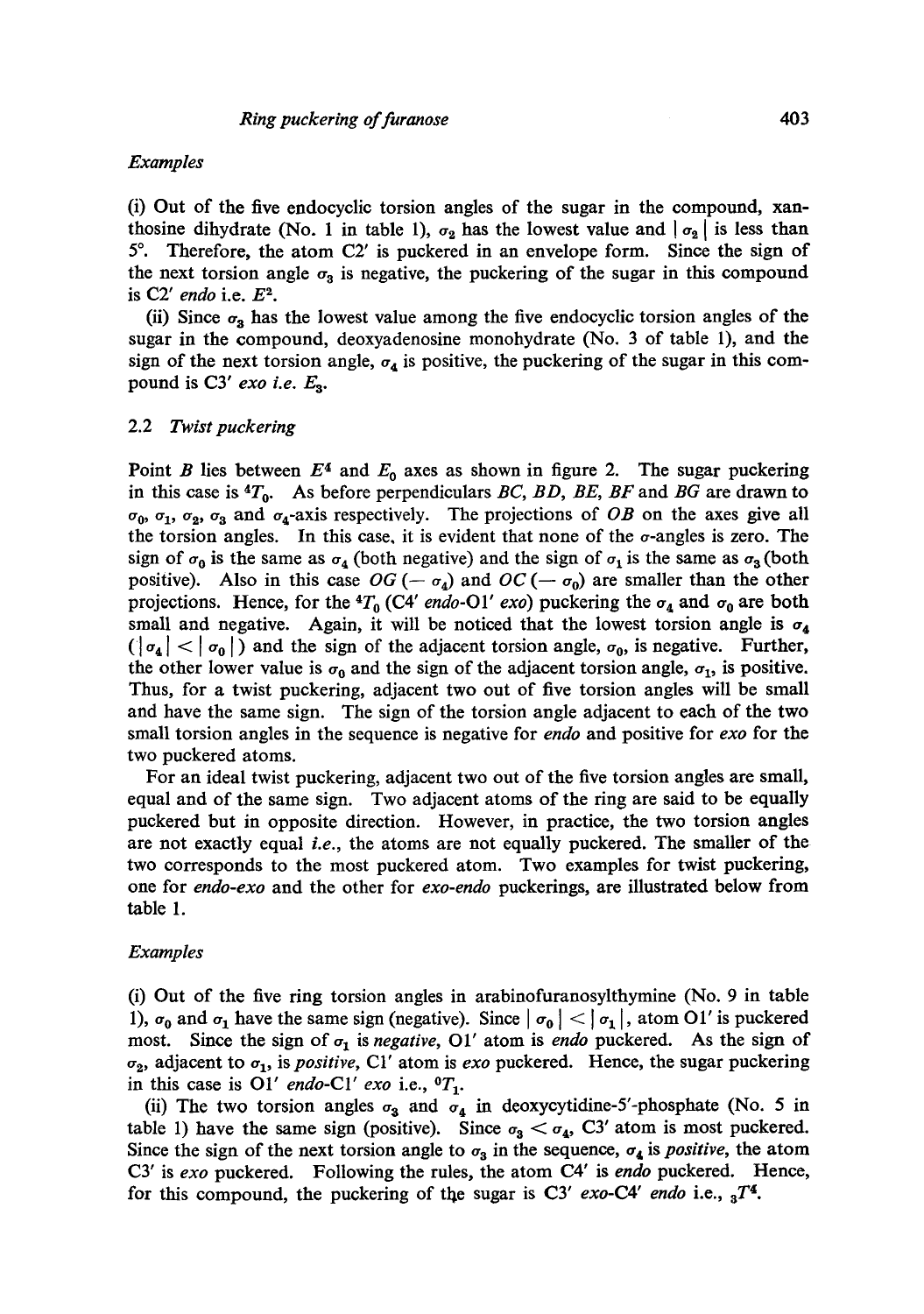# *404 N Pattabiraman and V Sasisekharan*

The above proof is valid for D-configuration, of the ring and thus for  $L$ -configuration such as L-ribose, the sign convention should be reversed, that is to say, the sign of the next torsion angle in the sequence will be positive for *endo* and negative for *exo* conformations. This method is applicable to any five-membered ring including pyrrolidine ring, L-proline or D-proline as the case may be.

# **3. Conclusions**

Ring puckering can be obtained by inspection of the torsion angles without recourse to a reference conformation. Thus, for an envelope puckering, the subscript of the minimum-most torsion angle of the five endocyclic torsion angles of the ring will be the most puckered atom. The conformation is *endo,* if the sign of the next torsion angle in the sequence  $\sigma_0$ ,  $\sigma_1$ ,  $\sigma_2$ ,  $\sigma_3$  and  $\sigma_4$  is negative, and the conformation is *exo* if the sign of the next torsion angle is positive. For a twist puckering, the subscripts of the two torsion angles which are small relative to the remaining three torsion angles indicate the two atoms which are puckered. Following the above sign convention, the sign of the next torsion angle adjacent to the smallest of the two determines the nature of the puckering *endo* or *exo* of the most puckered atom. The other atom will be puckered opposite, giving rising to the two atom puckered conformations, *endo-exo* or *exo-endo* as the case may be.

Further, quantitatively the displacement of the puckered atom from the plane is given by (say)  $d_{C2'} = 1_{C1'-C2'} (\sin C1') (\sin \sigma_3)$ . In the case of an envelope form, the displacement of the puckered atom can be obtained in two ways and the average of the two leads to the mean displacement of the puckered atom for the best plane passing through the remaining four atoms. The modified notation for the endocyclic ring torsion angles is of use for both crystallographers and the workers in the field of conformation of nucleic acids.

#### **Acknowledgement**

This work was supported by a research grant from the Department of Science and Technology, New Delhi.

#### **References**

Altona **C, Geise J and Romers C** 1968 *Tetrahedron 24* 13 Altona C and Sundaralingam M 1972 *3. Am. Chem. Soc.* 94 8205 Arnott S and Hukins D W L 1972 *Biochem. J.* 130 453 Haschemeyer A E V and Sobell H M 1965 Acta Crystallogr. 18 525 Ikeda T **and** Lord R C 1972 *J. Chem. Phys.* 56 4450 Koyama G, Nakamura H, Umosawa H and Iitaka Y 1976 *Acta Crystallogr.* 1332 813 Pattabiraman N, Rao S N and Sasisekharan V 1980 *Nature (London)* 285 159 Prusiner P and Sundaralingam M 1976 *Acta Crystallogr.* B32 161 Pullman B and Saran A 1976 *Prog. Nucleic Acid Res. Mol. Biol.* 18 215 Saenger W 1971 *J. Am. Chem. Soc,* 93 3035